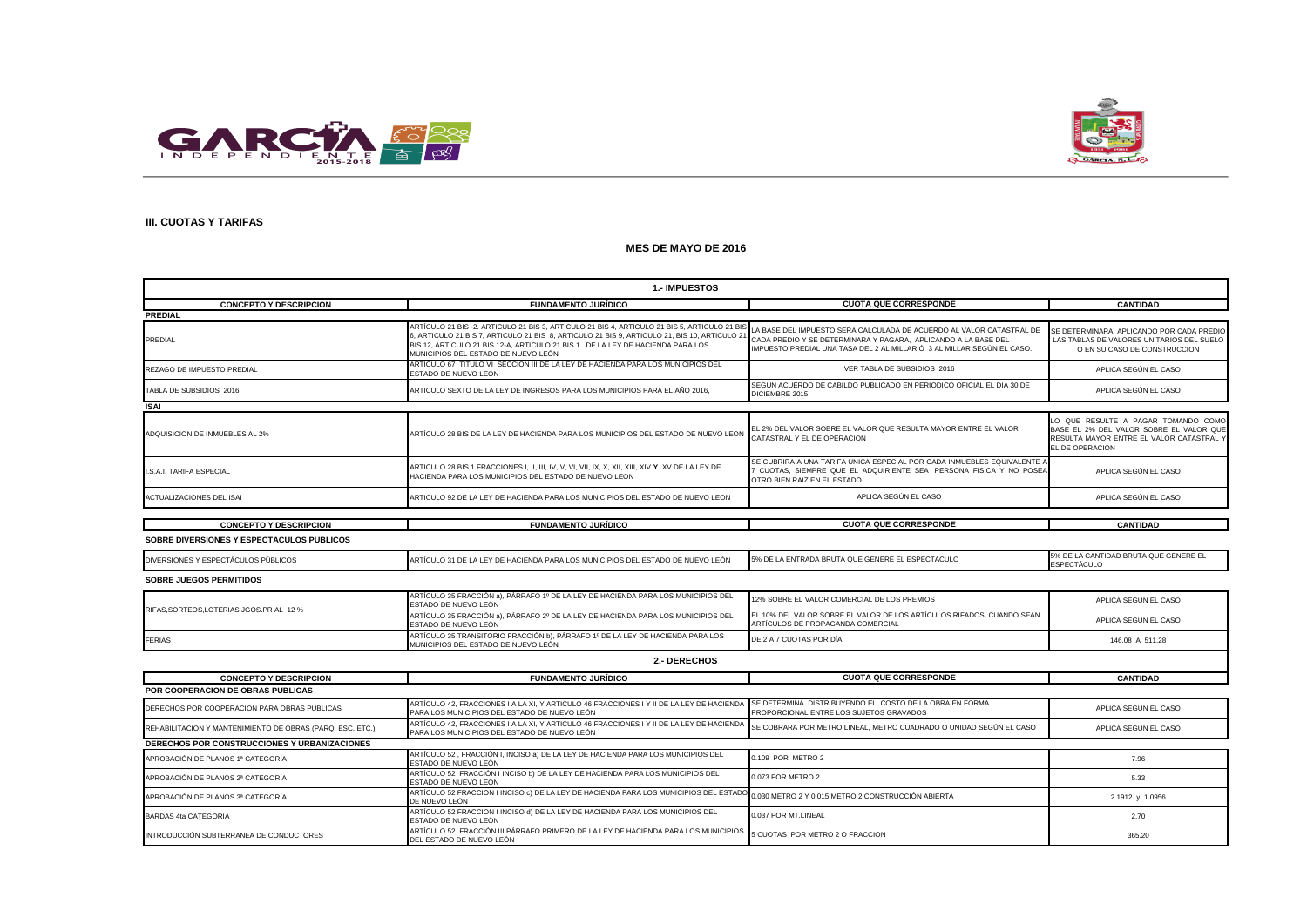|                                                                                            |                                                                                                                                             | NOTA: LOS DERECHOS MENCIONADOS ANTERIORMENTE, EN NINGÚN CASO SERÁN<br><b>INFERIORES A 2.5 CUOTAS</b>                                                                                     | 182.60            |
|--------------------------------------------------------------------------------------------|---------------------------------------------------------------------------------------------------------------------------------------------|------------------------------------------------------------------------------------------------------------------------------------------------------------------------------------------|-------------------|
| SERVICIOS PRESTADOS EN TRAMITACIONES URBANISTICAS EN MATERIA DE DESARROLLO URBANO          |                                                                                                                                             |                                                                                                                                                                                          |                   |
| SUBDIVISIONES, FUSIONES Y RELOTIFICACIONES                                                 | ARTÍCULO 52 BIS, FRACCIÓN I, PÁRRAFO PRIMERO DE LA LEY DE HACIENDA PARA LOS<br>MUNICIPIOS DEL ESTADO DE NUEVO LEÓN                          | 30 CUOTAS POR CADA LOTE Ó FRACCIÓN RESULTANTE                                                                                                                                            | 2,191.20          |
| PREDIOS RESULTANTES DE HASTA 250 M2                                                        | ARTÍCULO 52 BIS, FRACCIÓN I, PÁRRAFO SEGUNDO DE LA LEY DE HACIENDA PARA LOS<br>MUNICIPIOS DEL ESTADO DE NUEVO LEÓN                          | 3 CUOTAS POR CADA LOTE Ó FRACCIÓN RESULTANTE                                                                                                                                             | 219.12            |
| FACTIBILIDAD Y LINEAMIENTO                                                                 | ARTÍCULO 52 BIS, FRACCIÓN I, PÁRRAFO TERCERO DE LA LEY DE HACIENDA PARA LOS<br>MUNICIPIOS DEL ESTADO DE NUEVO LEÓN                          | 2 CUOTAS                                                                                                                                                                                 | 146.08            |
| INICIO DE TRAMITE DE USO DE SUELO O EDIFICACION                                            |                                                                                                                                             |                                                                                                                                                                                          |                   |
| INICIO DE TRAMITE DE LICENCIA DE USO DE SUELO O EDIFICACIÓN<br><b>HASTA 100 M2</b>         | ARTÍCULO 52 BIS, FRACCIÓN II, INCISO b) DE LA LEY DE HACIENDA PARA LOS MUNICIPIOS DEL<br>ESTADO DE NUEVO LEÓN                               | 6 CUOTAS                                                                                                                                                                                 | 438.24            |
| INICIO DE TRÁMITE DE LICENCIA DE USO DE SUELO Ó EDIFICACIÓN<br>MAYOR DE 100 Y HASTA 250 M2 | ARTÍCULO 52 BIS, FRACCIÓN II, INCISO b) DE LA LEY DE HACIENDA PARA LOS MUNICIPIOS DEL<br>ESTADO DE NUEVO LEÓN                               | 12 CUOTAS                                                                                                                                                                                | 876.48            |
| INICIO DE TRÁMITE DE LICENCIA DE USO DE SUELO Ó EDIFICACIÓN<br>MAYOR DE 250 Y HASTA 500 M2 | ARTÍCULO 52 BIS, FRACCIÓN II, INCISO c) DE LA LEY DE HACIENDA PARA LOS MUNICIPIOS DEL<br>ESTADO DE NUEVO LEÓN                               | <b>18 CUOTAS</b>                                                                                                                                                                         | 1,314.72          |
| INICIO DE TRÁMITE DE LICENCIA DE USO DE SUELO Ó EDIFICACIÓN<br>MAYOR DE 500 HASTA 1000 M2  | ARTÍCULO 52 BIS, FRACCIÓN II, INCISO d) DE LA LEY DE HACIENDA PARA LOS MUNICIPIOS DEL<br>ESTADO DE NUEVO LEÓN                               | 24 CUOTAS                                                                                                                                                                                | 1,752.96          |
| INICIO DE TRÁMITE DE LICENCIA DE USO DE SUELO Ó EDIFICACIÓN<br>MAYOR DE 1000 M2            | ARTÍCULO 52 BIS, FRACCIÓN II, INCISO e) DE LA LEY DE HACIENDA PARA LOS MUNICIPIOS DEL<br>ESTADO DE NUEVO LEÓN                               | 30 CUOTAS                                                                                                                                                                                | 2,191.20          |
|                                                                                            |                                                                                                                                             |                                                                                                                                                                                          |                   |
| LICENCIAS DE USO DE SUELO O EDIFICACIONES                                                  | ARTÍCULO 52 BIS, FRACCIÓN III, INCISO a) DE LA LEY DE HACIENDA PARA LOS MUNICIPIOS DEL                                                      |                                                                                                                                                                                          |                   |
| LICENCIA DE USO DE SUELO Ó EDIFICACIÓN HASTA 100 M2                                        | <b>ESTADO DE NUEVO LEÓN</b>                                                                                                                 | <b>6 CUOTAS</b>                                                                                                                                                                          | 438.24            |
| LICENCIA DE USO DE SUELO Ó EDIFICACIÓN MAYOR DE 100 HASTA 250 M2                           | ARTÍCULO 52 BIS, FRACCIÓN III, INCISO b) DE LA LEY DE HACIENDA PARA LOS MUNICIPIOS DEL<br>ESTADO DE NUEVO LEÓN                              | 12 CUOTAS                                                                                                                                                                                | 876.48            |
| LICENCIA DE USO DE SUELO Ó EDIFICACIÓN MAYOR DE 250 HASTA 500 M2                           | ARTÍCULO 52 BIS, FRACCIÓN III, INCISO c) DE LA LEY DE HACIENDA PARA LOS MUNICIPIOS DEL<br>ESTADO DE NUEVO LEÓN                              | 18 CUOTAS                                                                                                                                                                                | 1,314.72          |
| LICENCIA DE USO DE SUELO Ó EDIFICACIÓN MAYOR DE 500 HASTA 1000<br>M <sub>2</sub>           | ARTÍCULO 52 BIS, FRACCIÓN III, INCISO d) DE LA LEY DE HACIENDA PARA LOS MUNICIPIOS DEL<br>ESTADO DE NUEVO LEÓN                              | 24 CUOTAS                                                                                                                                                                                | 1,752.96          |
| LICENCIA DE USO DE SUELO MAYOR DE 1000 M2                                                  | ARTÍCULO 52 BIS, FRACCIÓN III, INCISO e) DE LA LEY DE HACIENDA PARA LOS MUNICIPIOS DEL<br>ESTADO DE NUEVO LEÓN                              | 30 CUOTAS                                                                                                                                                                                | 2,191.20          |
| <b>ADICIONALES</b>                                                                         |                                                                                                                                             |                                                                                                                                                                                          |                   |
| ADICIONALES LICENCIA DE USO DE DUELO Ó EDIFICACIÓN HASTA 100M2                             | ARTÍCULO 52 BIS, FRACCIÓN III, PÁRRAFO SEGUNDO, INCISO a) DE LA LEY DE HACIENDA PARA<br>OS MUNICIPIOS DEL ESTADO E NUEVO LEÓN               | 0.08 CUOT. POR MT2                                                                                                                                                                       | 5.84              |
| ADICIONALES LICENCIA DE USO DE SUELO Ó EDIFICACIÓN MAYOR DE 100<br><b>HASTA 250 M2</b>     | ARTÍCULO 52 BIS, FRACCIÓN III, PÁRRAFO SEGUNDO, INCISO b) DE LA LEY DE HACIENDA PARA<br>OS MUNICIPIOS EL ESTADO DE NUEVO LEÓN               | 0.16 CUOT., POR MT2                                                                                                                                                                      | 11.69             |
| ADICIONALES LICENCIA DE USO DE SUELO Ó EDIFICACIÓN MAYOR DE 250<br><b>HASTA 500 M2</b>     | ARTÍCULO 52 BIS, FRACCIÓN III, PÁRRAFO SEGUNDO, INCISO c) DE LA LEY DE HACIENDA PARA<br>OS MUNICIPIOS DEL ESTADO DE NUEVO LEÓN              | 0.24 CUOT. POR MT2                                                                                                                                                                       | 17.53             |
| ADICIONALES LICENCIA DE USO DE SUELO Ó EDIFICACIÓN MAYOR DE 500<br><b>HASTA 1000 M2</b>    | ARTÍCULO 52 BIS, FRACCIÓN III, PÁRRAFO SEGUNDO, INCISO d) DE LA LEY DE HACIENDA DE LOS<br>MUNICIPIOS DEL ESTADO DE NUEVO LEÓN               | 0.31 CUOT. POR MT2                                                                                                                                                                       | 22.64             |
| ADICIONALES LICENCIA DE USO DE SUELO Ó EDIFICACIÓN MAYOR DE 1000<br>M <sup>2</sup>         | ARTÍCULO 52 BIS, FRACCIÓN III, PÁRRAFO SEGUNDO, INCISO e) DE LA LEY DE HACIENDA PARA<br>OS MUNICIPIOS DELESTADO DE NUEVO LEÓN               | 0.38 CUOTAS POR MT2                                                                                                                                                                      | 27.76             |
|                                                                                            |                                                                                                                                             | NOTA: LA CUOTA PREVISTA NO EXCEDERÁ DE \$8.00 POR METRO CUADRADO PARA<br>EDIFICACIONES HABITACIONALES MULTIFAMILIARES. LAS CASAS-HABITACION<br>ESTARAN EXENTAS DEL PAGO DE ESTE DERECHO. | SEGÚN SEA EL CASO |
| FACTIBILIDAD Y AUTORIZACION DE REGIMEN DE CONDOMINIO                                       |                                                                                                                                             |                                                                                                                                                                                          |                   |
| FACTIBILIDAD Y AUTORIZACIÓN DE RÉGIMENES EN CONDOMINIO<br><b>VERTICAL</b>                  | ARTÍCULO 52 BIS, FRACCIÓN IV, INCISO a) DE LA LEY DE HACIENDA PARA LOS MUNICIPIOS DEL<br>ESTADO DE NUEVO LEÓN                               | 0.12 CUOTAS POR MT.2 DE CONSTRUCCION                                                                                                                                                     | 8.76              |
|                                                                                            | ARTÍCULO 52 BIS, FRACCIÓN IV, INCISO b) Y FRACCION V INCISO a) DE LA LEY DE HACIENDA DE<br>LOS MUNICIPIOS DEL ESTADO DE NUEVO LEÓN          | LOTES HABITACIONALES O INDUSTRIALES DE HASTA 150 M2: 0.107 CUOTAS                                                                                                                        | 7.82              |
| FACTIBILIDAD Y AUTORIZACIÓN DE RÉGIMENES EN CONDOMINIO<br>HORIZONTAL                       | ARTÍCULO 52 BIS, FRACCIÓN IV, INCISO b) Y FRACCION V INCISO b) DE LA LEY DE HACIENDA DE<br>LOS MUNICIPIOS DEL ESTADO DE NUEVO LEÓN          | LOTES HABITACIONALES O INDUSTRIALES DE MAS DE 150 M2 HASTA 300 M2: 0.143<br><b>CUOTAS</b>                                                                                                | 10.44             |
|                                                                                            |                                                                                                                                             | LOTES HABITACIONALES O INDUSTRIALES DE MAS DE 300 M2: 0.172 CUOTAS                                                                                                                       | 12.56             |
|                                                                                            |                                                                                                                                             | LOTES HABITACIONALES O INDUSTRIALES DE HASTA 150 M2: 0.107 CUOTAS                                                                                                                        | 7.82              |
| FACTIBILIDAD Y AUTORIZACIÓN DE RÉGIMENES EN CONDOMINIO MIXTO                               | ARTÍCULO 52 BIS, FRACCIÓN IV, INCISO c) Y FRACCION V INCISO c) NUMERO 1 DE LA LEY DE<br>HACIENDA DE LOS MUNICIPIOS DEL ESTADO DE NUEVO LEÓN | LOTES HABITACIONALES O INDUSTRIALES DE MAS DE 150 M2 HASTA 300 M2: 0.143<br><b>CUOTAS</b>                                                                                                | 10.44             |
|                                                                                            |                                                                                                                                             | LOTES HABITACIONALES O INDUSTRIALES DE MAS DE 300 M2: 0.172 CUOTAS                                                                                                                       | 12.56             |
|                                                                                            | ARTÍCULO 52 BIS, FRACCIÓN IV, INCISO b) Y FRACCION V INCISO b) NUMERO 3 DE LA LEY DE<br>HACIENDA DE LOS MUNICIPIOS DEL ESTADO DE NUEVO LEÓN | LOTES CAMPESTRES: 0.107 CUOTAS                                                                                                                                                           | 7.82              |
| <b>AUTORIZACION DE FRACCIONAMIENTOS</b>                                                    |                                                                                                                                             |                                                                                                                                                                                          |                   |
| <b>FACTIBILIDAD Y LINEAMIENTOS</b>                                                         | ARTÍCULO 52 BIS, FRACCIÓN V, INCISO a) DE LA LEY DE HACIENDA DE LOS MUNICIPIOS DEL<br>ESTADO DE NUEVO LEÓN                                  | 17.5 CUOTAS                                                                                                                                                                              | 8.582.20          |
| PROYECTO URBANÍSTICO                                                                       | ARTÍCULO 52 BIS, FRACCIÓN V, INCISO b) DE LA LEY DE HACIENDA PARA LOS MUNICIPIOS DEL<br>ESTADO DE NUEVO LEÓN                                | 117.5 CUOTAS                                                                                                                                                                             | 8,582.20          |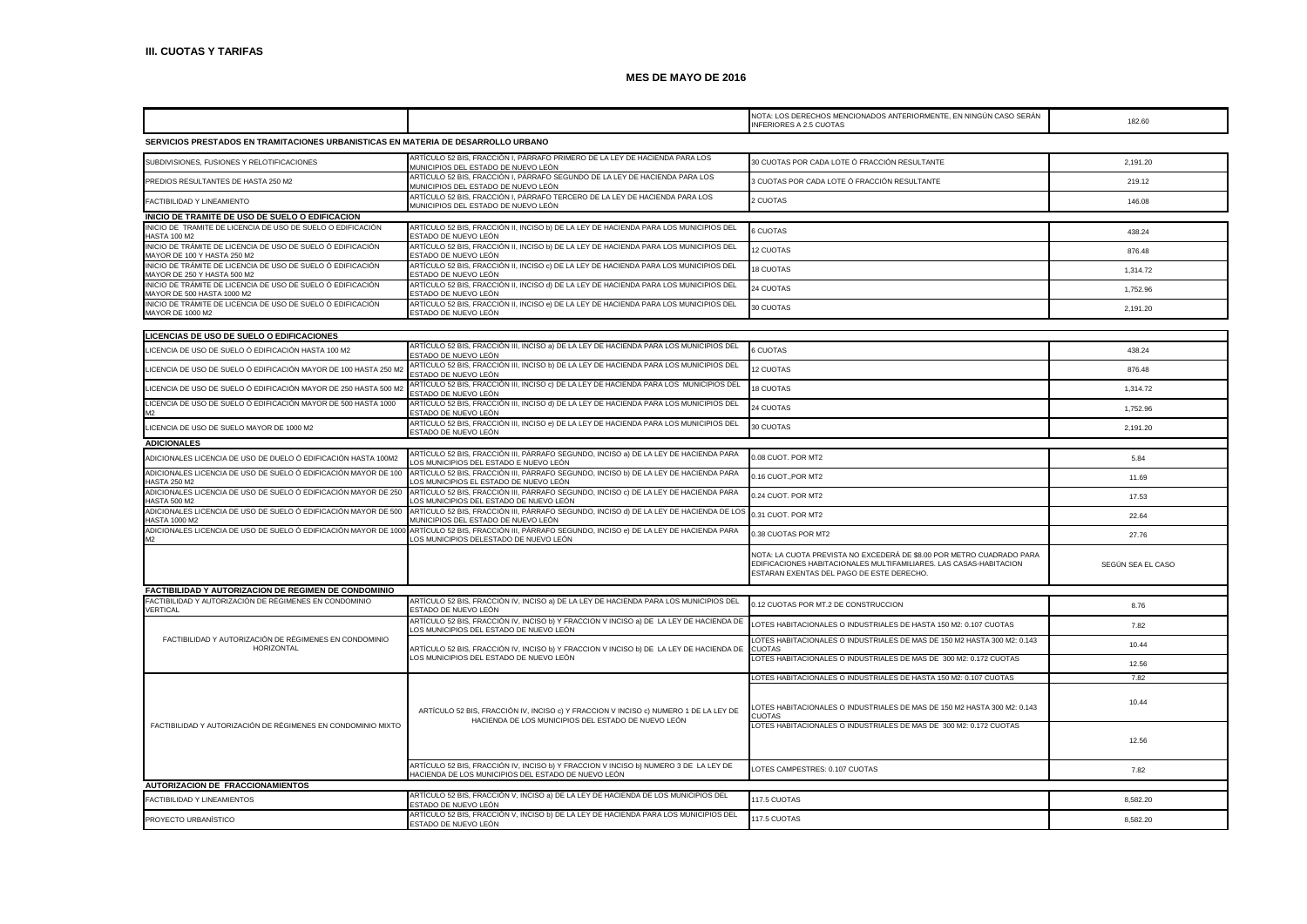| PROYECTO EJECUTIVO                                                                               | ARTÍCULO 52 BIS. FRACCIÓN V. INCISO c) NUMERALES 1, 2, 3, 4, 5, 6 DE LA LEY DE HACIENDA<br>PARA LOS MUNICIPIOS DEL ESTADO DE NUEVO LEÓN | SE COBRARA POR M2 DE ÁREA VENDIBLE DEPENDIENDO SI EL ÁREA ES<br>HABITACIONAL, INDUSTRIAL, CAMPESTRE U OTROS A-LOTES CON SUPERFICI<br>HASTA 150 M2, 0.107 CUOTAS. B-LOTES CON SUPERFICIE DE MÁS DE 150 M2<br>HASTA 300 M2, 0.143 CUOTAS. LOTES CON SUPERFICIE MAYOR A 300 M2 0.172<br><b>CUOTAS</b>                                                                                                                                                                                                                                                                                  | 4-LOTES CON SUPERFICIE HASTA 150 M2, 7.81<br>MT.2. B-LOTES CON SUPERFICIE DE MÁS DE 150<br>M2 Y HASTA 300 M2, 10.44 MT.2, LOTES CON<br>SUPERFICIE MAYOR A 300 M2 12.56 MT2 |
|--------------------------------------------------------------------------------------------------|-----------------------------------------------------------------------------------------------------------------------------------------|-------------------------------------------------------------------------------------------------------------------------------------------------------------------------------------------------------------------------------------------------------------------------------------------------------------------------------------------------------------------------------------------------------------------------------------------------------------------------------------------------------------------------------------------------------------------------------------|----------------------------------------------------------------------------------------------------------------------------------------------------------------------------|
| HABITACIONALES O INDUSTRIALES                                                                    | ARTÍCULO 52 BIS, FRACCION V, INCISO C) NUMERO 1 LETRA a b c DE LA LEY DE HACIENDA PARA<br>LOS MUNICIPIOS DEL ESTADO DE NUEVO LEÓN       | HABITACIONALES E INDUSTRIALES, EXCEPTUANDO LOS PREDIOS RESERVADOS<br>PARA EQUIPAMIENTOS COMERCIALES Y DE SERVICIOS:SE COBRARA POR M2 DE A-LOTES CON SUPERFICIE HASTA 150 M2, 7.81<br>ÁREA VENDIBLE DEPENDIENDO SI EL ÁREA ES HABITACIONAL, INDUSTRIAL, MT.2, B-LOTES CON SUPERFICIE DE MÁS DE 150<br>CAMPESTRE U OTROS A-LOTES CON SUPERFICIE HASTA 150 M2, 0.107 CUOTAS, M2 Y HASTA 300 M2, 10.44 MT.2, LOTES CON<br>B-LOTES CON SUPERFICIE DE MÁS DE 150 M2 Y HASTA 300 M2, 0.143 CUOTAS, SUPERFICIE MAYOR A 300 M2 12.56 MT2<br>LOTES CON SUPERFICIE MAYOR A 300 M2 0.172 CUOTAS |                                                                                                                                                                            |
| LOTES CON SUPERFICIE HASTA 150 M2                                                                | ARTÍCULO 52 BIS. FRACCIÓN V. INCISO c). NÚMERO 1. APARTADO A. DE LA LEY DE HACIENDA<br>PARA LOS MUNICIPIOS DEL ESTADO DE NUEVO LEÓN     | 0.107 CUOTAS                                                                                                                                                                                                                                                                                                                                                                                                                                                                                                                                                                        | 7.82                                                                                                                                                                       |
| LOTES CON SUPERFICIE DE MAS DE 150 HASTA 300 M2                                                  | ARTÍCULO 52 BIS, FRACCIÓN V. INCISO c), NÚMERO 1, APARTADO B. DE LA LEY DE HACIENDA<br>PARA LOS MUNICIPIOS DEL ESTADO DE NUEVO LEÓN     | 0.143 CUOTAS                                                                                                                                                                                                                                                                                                                                                                                                                                                                                                                                                                        | 10.44                                                                                                                                                                      |
| LOTES CON SUPERFICIE MAYOR DE 300 M2                                                             | ARTÍCULO 52 BIS. FRACCIÓN V. INCISO c). NÚMERO 1. APARTADO C. DE LA LEY DE HACIENDA<br>PARA LOS MUNICIPIOS DEL ESTADO DE NUEVO LEÓN     | 0.172 CUOTAS                                                                                                                                                                                                                                                                                                                                                                                                                                                                                                                                                                        | 12.56                                                                                                                                                                      |
| INDUSTRIALES UBICADOS EN EL MUNICIPIO                                                            | ARTÍCULO 52 BIS, FRACCIÓN V. INCISO c), NÚMERO 2 DE LA LEY DE HACIENDA PARA LOS<br>MUNICIPIOS DEL ESTADO DE NUEVO LEÓN                  | 0.107 CUOTAS                                                                                                                                                                                                                                                                                                                                                                                                                                                                                                                                                                        | 7.82                                                                                                                                                                       |
| OTROS UBICADOS EN EL MUNICIPIO                                                                   | ARTÍCULO 52 BIS. FRACCIÓN V. INCISO c). NÚMERO 5 DE LA LEY DE HACIENDA PARA LOS<br>MUNICIPIOS DEL ESTADO DE NUEVO LEÓN                  | 0.107 CUOTAS                                                                                                                                                                                                                                                                                                                                                                                                                                                                                                                                                                        | 7.82                                                                                                                                                                       |
| CERTIFICACIÓN DEL CUMPLIMIENTO DE REQUSITOS PARA VENTA.                                          | ARTÍCULO 52 BIS. FRACCIÓN V. INCISO c). NÚMERO 6. INCISO d) DE LA LEY DE HACIENDA PARA<br>LOS MUNICIPIOS EL ESTADO DE NUEVO LEÓN        | 117.5 CUOTAS                                                                                                                                                                                                                                                                                                                                                                                                                                                                                                                                                                        | 8.582.20                                                                                                                                                                   |
| <b>PRORROGA</b>                                                                                  | ARTÍCULO 52 BIS, FRACCIÓN V. INCISO c), NÚMERO 6, INCISO e) DE LA LEY DE HACIENDA PARA<br>LOS MUNICIPIOS DEL ESTADO DE NUEVO LEÓN       | 58.5 CUOTAS                                                                                                                                                                                                                                                                                                                                                                                                                                                                                                                                                                         | 4.272.84                                                                                                                                                                   |
| ACTUALIZACIÓN DE GARANTÍAS                                                                       | ARTÍCULO 52 BIS, FRACCIÓN V. INCISO c), NÚMERO 6, INCISO f) DE LA LEY DE HACIENDA PARA<br>LOS MUNICIPIOS DEL ESTADO DE NUEVO LEÓN       | 58.5 CUOTAS                                                                                                                                                                                                                                                                                                                                                                                                                                                                                                                                                                         | 4,272.84                                                                                                                                                                   |
| <b>MODIFICACIONES</b>                                                                            | ARTÍCULO 52 BIS, FRACCIÓN V. INCISO c), NÚMERO 6, INCISO q) DE LA LEY DE HACIENDA PARA<br>LOS MUNICIPIOS DEL ESTADO DE NUEVO LEÓN       | 58.5 CUOTAS                                                                                                                                                                                                                                                                                                                                                                                                                                                                                                                                                                         | 4,272.84                                                                                                                                                                   |
| RECEPCIÓN DE OBRA                                                                                | ARTÍCULO 52 BIS, FRACCIÓN V. INCISO c), NÚMERO 6, INCISO h) DE LA LEY DE HACIENDA PARA<br>LOS MUNICIPIOS DEL ESTADO DE NUEVO LEÓN       | 586.5 CUOTAS                                                                                                                                                                                                                                                                                                                                                                                                                                                                                                                                                                        | 42.837.96                                                                                                                                                                  |
| REGULARIZACIÓN Y ORDENAMIENTO URBANO EN FRACCIONAMIENTOS Y<br>EN LICENCIAS DE USO DE SUELO (75%) | ARTÍCULO 52 BIS. FRACCIÓN VI DE LA LEY DE HACIENDA PARA LOS MUNICIPIOS DEL ESTADO DE<br>NUEVO LEÓN                                      | SE APLICARAN LAS CUOTAS PREVISTAS EN LAS FRACCIONES III Y IV DEL ARTÍCULO 52 BIS DE LA LEY DE HACIENDA PARA LOS<br>MUNICIPIOS DEL ESTADO DE NUEVO LEON, CON UN INCREMENTO DEL 75%                                                                                                                                                                                                                                                                                                                                                                                                   |                                                                                                                                                                            |
| EXPEDICIÓN DE COPIAS CERTIFICADAS DE PLANOS                                                      | ARTÍCULO 52 BIS. FRACCIÓN VII DE LA LEY DE HACIENDA PARA LOS MUNICIPIOS DEL ESTADO DE<br>NUEVO LEÓN                                     | 3.5 CUOTAS                                                                                                                                                                                                                                                                                                                                                                                                                                                                                                                                                                          | 255.64                                                                                                                                                                     |
| EXPEDICIÓN DE CONSTANCIA Y CERTIFICACIONES                                                       | ARTÍCULO 52 BIS, FRACCIÓN VIII DE LA LEY DE HACIENDA PARA LOS MUNICIPIOS DEL ESTADO<br>DE NUEVO LEÓN                                    | 2.5 CUOTAS                                                                                                                                                                                                                                                                                                                                                                                                                                                                                                                                                                          | 182.60                                                                                                                                                                     |
| INFORMACIÓN DE ALINEAMIENTO DE LA VIALIDAD                                                       | ARTÍCULO 52 BIS, FRACCIÓN IX DE LA LEY DE HACIENDA PARA LOS MUNICIPIOS DEL ESTADO DE<br>NUEVO LEÓN                                      | 1.5 CUOTAS                                                                                                                                                                                                                                                                                                                                                                                                                                                                                                                                                                          | 109.56                                                                                                                                                                     |
| INSCRIPCION DE NUEVOS FRACCIONAMIENTOS O AMPLIACION                                              |                                                                                                                                         |                                                                                                                                                                                                                                                                                                                                                                                                                                                                                                                                                                                     |                                                                                                                                                                            |
| FRACCIONAMIENTOS CUYOS LOTES TENGAN UNA SUPERFICIE PROMEDIO<br><b>MAYOR A 250 M2</b>             | ARTÍCULO 55 INCISO a) DE LA LEY DE HACIENDA PARA LOS MUNICIPIOS DEL ESTADO DE NUEVO<br>LEÓN.                                            | 0.023 CUOTAS POR MT2                                                                                                                                                                                                                                                                                                                                                                                                                                                                                                                                                                | 1.68                                                                                                                                                                       |
| FRACCIONAMINTOS CUYOS LOTES TENGAN UNA SUPERFICIE PROMEDIO<br>ENTRE 150 Y 250 M2                 | ARTÍCULO 55 INCISO b) DE LA LEY DE HACIENDA PARA LOS MUNICIPIOS DEL ESTADO DE<br>NUEVO LEÓN                                             | 0.012 CUOTAS POR MT2                                                                                                                                                                                                                                                                                                                                                                                                                                                                                                                                                                | 0.876                                                                                                                                                                      |
| FRACCIONAMIENTOS CUYOS LOTES TENGAN UNA SUPERFICIE PROMEDIO<br><b>MENOR A 150 M2</b>             | ARTÍCULO 55 INCISO c) DE LA LEY DE HACIENDA PARA LOS MUNICIPIOS DEL ESTADO DE NUEVO<br>LEÓN                                             | 0.009 CUOTAS POR MT2                                                                                                                                                                                                                                                                                                                                                                                                                                                                                                                                                                | 0.657                                                                                                                                                                      |
| CEMENTERIOS UBICADOS EN LOS MUNICIPIOS                                                           | ARTÍCULO 55 INCISO d) DE LA LEY DE HACIENDA PARA LOS MUNICIPIOS DEL ESTADO DE NUEVO<br>LEÓN                                             | 0.12 CUOTAS POR MT2                                                                                                                                                                                                                                                                                                                                                                                                                                                                                                                                                                 | 8.76                                                                                                                                                                       |
| ASIGNACIÓN DE NUMERO OFICIAL                                                                     | ARTÍCULO 55, PÁRRAFO TERCERO DE LA LEY DE HACIENDA PARA LOS MUNICIPIOS DEL ESTADO<br>DE NUEVO LEÓN                                      | 1.24 CUOTAS                                                                                                                                                                                                                                                                                                                                                                                                                                                                                                                                                                         | 90.57                                                                                                                                                                      |
|                                                                                                  |                                                                                                                                         |                                                                                                                                                                                                                                                                                                                                                                                                                                                                                                                                                                                     |                                                                                                                                                                            |

| POR CERTIFICACIONES. AUTORIZACIONES. CONSTANCIAS Y REGISTROS |                                                                                                |                                     |        |  |
|--------------------------------------------------------------|------------------------------------------------------------------------------------------------|-------------------------------------|--------|--|
| COPIA SIMPLE POR HOJA                                        | ARTÍCULO 57, FRACCIÓN I, INCISO a) DE LA LEY DE HACIENDA PARA LOS MUNICIPIOS DEL               | 0.012 CUOTAS EN HOJAS TAMAÑO CARTA  | 0.876  |  |
|                                                              | ESTADO DE NUEVO LEÓN                                                                           | 0.017 CUOTAS EN HOJAS TAMAÑO OFICIO | 1.242  |  |
| COPIA A COLOR POR HOJA                                       | ARTÍCULO 57, FRACCIÓN I, INCISO b) DE LA LEY DE HACIENDA PARA LOS MUNICIPIOS DE L              | 0.024 CUOTAS EN HOJAS TAMAÑO CARTA  | 1.75   |  |
|                                                              | ESTADO DE NUEVO LEÓN                                                                           | 0.034 CUOTAS EN HOJAS TAMAÑO OFICIO | 2.48   |  |
| COPIA CERTIFICADAS POR CADA DOCUMENTO                        | ARTÍCULO 57, FRACCIÓN I, INCISO c) DE LA LEY DE HACIENDA PARA LOS MUNICIPIOS DEL               | 1 CUOTA                             | 73.04  |  |
|                                                              | ESTADO DE NUEVO LEÓN                                                                           |                                     |        |  |
| COPIA SIMPLE DE PLANOS                                       | ARTÍCULO 57, FRACCIÓN I, INCISO d) DE LA LEY DE HACIENDA PARA LOS MUNICIPIOS DEL               | 0.43 CUOTAS                         | 31.41  |  |
|                                                              | ESTADO DE NUEVO LEÓN                                                                           |                                     |        |  |
| COPIA SIMPLE DE PLANOS A COLOR                               | ARTÍCULO 57, FRACCIÓN I, INCISO e) DE LA LEY DE HACIENDA PARA LOS MUNICIPIOS DEL               | 2 CUOTAS                            | 146.08 |  |
|                                                              | ESTADO DE NUEVO LEÓN                                                                           |                                     |        |  |
| COPIA CERTIFICADA DE PLANOS                                  | ARTÍCULO 57, FRACCIÓN I, INCISO f) DE LA LEY DE HACIENDA PARA LOS MUNICIPIOS DEL               | 3 CUOTAS                            | 219.12 |  |
|                                                              | ESTADO DE NUEVO LEÓN                                                                           |                                     |        |  |
| COPIA CERTIFICADA DE PLANOS A COLOR                          | ARTÍCULO 57. FRACCIÓN I. INCISO 0) DE LA LEY DE HACIENDA PARA LOS MUNICIPIOS DEL               | 5 CUOTAS                            | 365.20 |  |
|                                                              | ESTADO DE NUEVO LEÓN                                                                           |                                     |        |  |
| DIVERSAS CONSTANCIAS Y CERTIFICACIONES                       | ARTÍCULO 57, FRACCIÓN I, INCISO h) DE LA LEY DE HACIENDA PARA LOS MUNICIPIOS DEL               | 1 CUOTA                             | 73.04  |  |
|                                                              | ESTADO DE NUEVO LEÓN                                                                           |                                     |        |  |
| BÚSQUEDA Y LOCALIZACIÓN DE ARCHIVOS Y EXPEDIENTES            | ARTÍCULO 57. FRACCIÓN I. PÁRRAFO TERCERO DE LA LEY DE HACIENDA PARA LOS MUNICIPIOS             | 1 CUOTA                             | 73.04  |  |
|                                                              | EL ESTADO DE NUEVO LEÓN                                                                        |                                     |        |  |
| CERTIFICACIÓN DE PREDIAL                                     | ARTÍCULO 57, FRACCIÓN I, INCISO h) DE LA LEY DE HACIENDA PARA LOS MUNICIPIOS EL ESTADO 1 CUOTA |                                     | 73.04  |  |
|                                                              | DE NUEVO LEÓN                                                                                  |                                     |        |  |
| CERTIFICACIÓN COMISIONADOS MUNICIPALES                       | ARTÍCULO 57, FRACCIÓN I, INCISO h) DE LA LEY DE HACIENDA PARA LOS MUNICIPIOS DEL               | 1 CUOTA                             | 73.04  |  |
|                                                              | ESTADO DE NUEVO LEÓN                                                                           |                                     |        |  |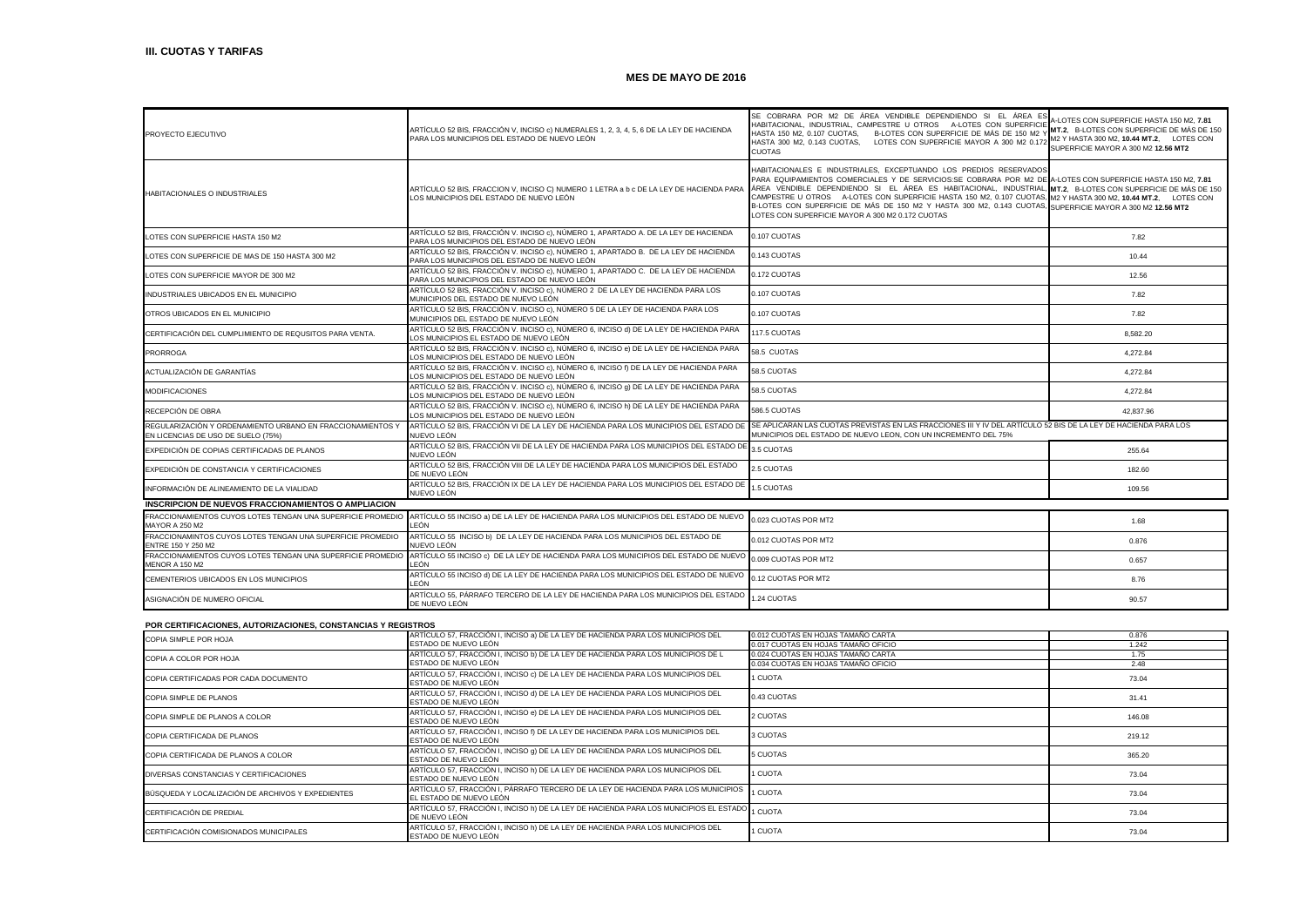| CONSTANCIA O REGISTRO DE REFRENDO                                                                                 | ARTÍCULO 57, FRACCIÓN I, INCISO h) DE LA LEY DE HACIENDA PARA LOS MUNICIPIOS DEL<br>ESTADO DE NUEVO LEÓN                                                           | 1 CUOTA                                                                                                                                                                                                           | 73.04                                                                                        |
|-------------------------------------------------------------------------------------------------------------------|--------------------------------------------------------------------------------------------------------------------------------------------------------------------|-------------------------------------------------------------------------------------------------------------------------------------------------------------------------------------------------------------------|----------------------------------------------------------------------------------------------|
| CONSTANCIA DE NO INFRACCIONES, RELATIVAS A CONTROL VEHICULAR                                                      | ARTÍCULO 57. FRACCIÓN I. PARRAFO CUARTO DE LA LEY DE HACIENDA PARA LOS MUNICIPIOS<br><b>DEL ESTADO DE NUEVO LEÓN</b>                                               | 0.25 CUOTAS                                                                                                                                                                                                       | 18.26                                                                                        |
|                                                                                                                   |                                                                                                                                                                    |                                                                                                                                                                                                                   |                                                                                              |
| INSCRIPCIÓN AL INICIO DE ACTIVIDADES                                                                              | ARTÍCULO 58 DE LA LEY DE HACIENDA PARA LOS MUNICIPIOS DEL ESTADO DE NUEVO LEÓN                                                                                     | ESTE ARTÍCULO SOLO MENCIONA LAS CUOTAS POR INSCRIPCIÓN AL INICIO DE<br>ACTIVIDADES, POR REFRENDO ANUAL DE LICENCIA, AUTORIZACIÓN, PERMISO O<br>CONCESIÓN QUE SE CUBRIRÁN EN LOS MUNICIPIOS DEL ÁREA METROPOLITANA |                                                                                              |
| <b>ESTADIOS DE FUTBOL</b>                                                                                         | ARTÍCULO 58 BIS FRACCION A) NUMERO 1 DE LA LEY DE HACIENDA PARA LOS MUNICIPIOS EL                                                                                  | HASTA 15,000 PERSONAS: 1500 CUOTAS<br>DE MAS DE 15,000 HASTA 25,000 PERSONAS: 2700 CUOTAS                                                                                                                         | 109,560.00<br>197,208.00                                                                     |
|                                                                                                                   | ESTADO DE NUEVO LEÓN                                                                                                                                               | DEMAS DE 25,000 PERSONAS: 3500 CUOTAS                                                                                                                                                                             | 255,640.00                                                                                   |
| CABARET, CENTROS NOCTURNOS, DISCOTECAS, CASAS Y<br>ESTABLECIMIENTOS DE APUESTAS                                   | ARTÍCULO 58 BIS FRACCION A) NUMERO 2 DE LA LEY DE HACIENDA PARA LOS MUNICIPIOS EL<br>ESTADO DE NUEVO LEÓN                                                          | NO MAYOR A 120 M2 2390 CUOTAS                                                                                                                                                                                     | 174,565.60                                                                                   |
|                                                                                                                   | ARTÍCULO 58 BIS FRACCION A) NUMERO 4 DE LA LEY DE HACIENDA PARA LOS MUNICIPIOS EL                                                                                  | MAYOR A 120 M2, 2825 CUOTAS                                                                                                                                                                                       | 206.338.00                                                                                   |
| HOTELES Y MOTELES DE PASO CON SERVICIO DE BAR Y RESTURANT-BAR                                                     | ESTADO DE NUEVO LEÓN                                                                                                                                               | 1500 CUOTAS                                                                                                                                                                                                       | 109,560.00                                                                                   |
| <b>ESTABLECIMIENTOS QUE EXPENDAN BEBIDAS ALCOHOLICAS CERRADAS</b>                                                 |                                                                                                                                                                    |                                                                                                                                                                                                                   |                                                                                              |
| ABARROTES CON VENTA DE CERVEZA CON UN AREA DE EXPOSICIÓN AL<br>PÚBLICO NO MAYOR A 50 M2                           | ARTÍCULO 58 BIS FRACCION A) NUMERO 5 INCISO a) DE LA LEY DE HACIENDA PARA LOS<br>MUNICIPIOS EL ESTADO DE NUEVO LEÓN                                                | <b>15 CUOTAS</b>                                                                                                                                                                                                  | 1,095.60                                                                                     |
| ABARROTES CON VENTA DE CERVEZA, VINOS Y LICORES CON UN AREA<br>DE EXPOSICIÓN AL PÚBLICO, NO MAYOR A 50 M2         | ARTÍCULO 58 BIS FRACCION A) NUMERO 5 INCISO b) DE LA LEY DE HACIENDA PARA LOS<br>MUNICIPIOS EL ESTADO DE NUEVO LEÓN                                                | 30 CUOTAS                                                                                                                                                                                                         | 2,191.20                                                                                     |
| DEPOSITO CON VENTA DE CERVEZA INCLUYENO LOS QUE TIENEN                                                            | ARTÍCULO 58 BIS FRACCION A) NUMERO 5 INCISO c) DE LA LEY DE HACIENDA PARA LOS                                                                                      | 40 CUOTAS                                                                                                                                                                                                         | 2.921.60                                                                                     |
| DEPOSITO CON VENTA DE CERVEZA. VINOS Y LICORES INCLUYENDO LOS<br>QUE TIENEN SERVICIO DE AUTO                      | ARTÍCULO 58 BIS FRACCION A) NUMERO 5 INCISO d) DE LA LEY DE HACIENDA PARA LOS<br><i>INUNICIPIOS EL ESTADO DE NUEVO LEÓN</i>                                        | <b>BO CUOTAS</b>                                                                                                                                                                                                  | 5,843.20                                                                                     |
| LICORERÍAS                                                                                                        | ARTÍCULO 58 BIS FRACCION A) NUMERO 5 INCISO e) DE LA LEY DE HACIENDA PARA LOS<br><i>INUNICIPIOS EL ESTADO DE NUEVO LEÓN</i>                                        | <b>BO CUOTAS</b>                                                                                                                                                                                                  | 5,843.20                                                                                     |
| MINISÚPER Y TIENDAS DE CONVENIENCIA CON UN AREA DE EXPOSICIÓN<br>L PUBLICO NO MAYOR A 120 M2                      | ARTÍCULO 58 BIS FRACCION A) NUMERO 5 INCISO f) DE LA LEY DE HACIENDA PARA LOS<br><i>INUNICIPIOS EL ESTADO DE NUEVO LEÓN</i>                                        | 60 CUOTAS                                                                                                                                                                                                         | 4,382.40                                                                                     |
| MINISÚPER Y TIENDAS DE CONVENIENCIA CON UN AREA DE EXPOSICIÓN<br>L PÚBLICO MAYOR A 120 M2                         | ARTÍCULO 58 BIS FRACCION A) NUMERO 5 INCISO g) DE LA LEY DE HACIENDA PARA LOS<br><i>INUNICIPIOS EL ESTADO DE NUEVO LEÓN</i>                                        | <b>135 CUOTAS</b>                                                                                                                                                                                                 | 9,860.40                                                                                     |
| TIENDAS DE AUTO SERVICIO MAYOR A 120 M2                                                                           | ARTÍCULO 58 BIS FRACCION A) NUMERO 5 INCISO h) DE LA LEY DE HACIENDA PARA LOS                                                                                      | 190 CUOTAS                                                                                                                                                                                                        | 13,877.60                                                                                    |
| TIENDAS DE AUTO SERV DEPARTAMENTALES MAYOR A 120 M2                                                               | <i>I</i> IUNICIPIOS EL ESTADO DE NUEVO LEÓN<br>ARTÍCULO 58 BIS FRACCION A) NUMERO 5 INCISO i) DE LA LEY DE HACIENDA PARA LOS<br>MUNICIPIOS EL ESTADO DE NUEVO LEÓN | 380 CUOTAS                                                                                                                                                                                                        | 27,755.20                                                                                    |
| EXPENDIO Y DISTRIBUCIÓN AL MAYOREO DE CERVEZA Ó BEBIDAS                                                           | ARTÍCULO 58 BIS FRACCION A) NUMERO 5 INCISO ¡) DE LA LEY DE HACIENDA PARA LOS                                                                                      | 340 CUOTAS                                                                                                                                                                                                        | 24.833.60                                                                                    |
| JI COHÓLICAS<br>ESTABLECIMIENTOS QUE EXPENDAN BEBIDAS ALCOHOLICAS EN BOTELLA ABIERTA O AL COPEO                   | MUNICIPIOS EL ESTADO DE NUEVO LEÓN                                                                                                                                 |                                                                                                                                                                                                                   |                                                                                              |
|                                                                                                                   |                                                                                                                                                                    |                                                                                                                                                                                                                   |                                                                                              |
| CERVECERÍAS CON EXPENDIO DE CERVEZA                                                                               | ARTÍCULO 58 BIS FRACCION A) NUMERO 5 INCISO k) SUBINCISO a) DE LA LEY DE HACIENDA PARA<br>LOS MUNICIPIOS DEL ESTADO DE NUEVO LEÓN                                  | 85 CUOTAS                                                                                                                                                                                                         | 6,208.40                                                                                     |
| RESTAURANTES, LONCHERÍAS, FONDAS Y SIMILARES CON EXPENDIO DE<br>CERVEZA                                           | ARTÍCULO 58 BIS FRACCION A) NUMERO 5 INCISO k) SUBINCISO b) DE LA LEY DE HACIENDA PARA<br>OS MUNICIPIOS DEL ESTADO DE NUEVO LEÓN                                   | 85 CUOTAS                                                                                                                                                                                                         | 6,208.40                                                                                     |
| BILLARES CON EXPENDIO DE CERVEZA                                                                                  | ARTÍCULO 58 BIS FRACCION A) NUMERO 5 INCISO k) SUBINCISO c) DE LA LEY DE HACIENDA PARA<br>OS MUNICIPIOS DEL ESTADO DE NUEVO LEÓN                                   | 85 CUOTAS                                                                                                                                                                                                         | 6,208.40                                                                                     |
| BILLARES CON EXPENDIO DE CERVEZA. VINOS Y LICORES                                                                 | ARTÍCULO 58 BIS FRACCION A) NUMERO 5 INCISO k) SUBINCISO d) DE LA LEY DE HACIENDA PAR<br>OS MUNICIPIOS DEL ESTADO DE NUEVO LEÓN                                    | 130 CUOTAS                                                                                                                                                                                                        | 9,495.20                                                                                     |
| CANTINAS O BARES CON EXPENDIO DE CERVEZA VINOS Y LICORES                                                          | ARTÍCULO 58 BIS FRACCION A) NUMERO 5 INCISO k) SUBINCISO e) DE LA LEY DE HACIENDA PAR.<br>OS MUNICIPIOS DEL ESTADO DE NUEVO LEÓN                                   | 250 CUOTAS                                                                                                                                                                                                        | 18,260.00                                                                                    |
| RESTAURANTES - BAR CON EXPENIO DE CERVEZA, VINOS Y LICORES, CON<br>JN ÁREA DE ATENCIÓN AL PÚBLICO DE HASTA 120 M2 | ARTÍCULO 58 BIS FRACCION A) NUMERO 5 INCISO k) SUBINCISO f) DE LA LEY DE HACIENDA PARA<br>OS MUNICIPIOS DEL ESTADO DE NUEVO LEÓn                                   | 150 CUOTAS                                                                                                                                                                                                        | 10,956.00                                                                                    |
| RESTAURANTES- BAR CON EXPENDIO DE CERVEZA, VINOS Y LICORES<br>CON UN AREA DE ATENCIÓN AL PÚBLICO MAYOR A 120 M2   | ARTÍCULO 58 BIS FRACCION A) NUMERO 5 INCISO k) SUBINCISO g) DE LA LEY DE HACIENDA PAR<br>OS MUNICIPIOS DEL ESTADO DE NUEVO LEÓN                                    | 250 CUOTAS                                                                                                                                                                                                        | 18,260.00                                                                                    |
| CENTROS O CLUBES SOCIALES O DEPORTIVOS CON EXPENDIO O<br>CONSUMO DE CERVEZA, VINOS Y LICORES                      | ARTÍCULO 58 BIS FRACCION A) NUMERO 5 INCISO k) SUBINCISO h) DE LA LEY DE HACIENDA PAR<br>LOS MUNICIPIOS DEL ESTADO DE NUEVO LEÓN                                   | A PAGARÁN UNA CUOTA POR METRO DE SUPERFICIE DE EXPENDIO O DE CONSUMO,<br>EN NINGÚN CASO LA CANTIDAD SERÁ INFERIOR A 100 CUOTAS                                                                                    | 73.04 POR M2 DE SUPERFICIE DE EXPENDIO O DE<br>CONSUMO. NINGUN CASO SERA INFERIOR A<br>7,304 |
| CENTROS O CLUBES SOCIALES O DEPORTIVOS CON EXPENDIO O<br>CONSUMO DE CERVEZA, VINOS Y LICORES                      | ARTÍCULO 58 BIS FRACCION A) NUMERO 5 INCISO k) SUBINCISO i) DE LA LEY DE HACIENDA PAR.<br>LOS MUNICIPIOS DEL ESTADO DE NUEVO LEÓN                                  | PAGARÁN 0.25 CUOTAS POR METRO CUADRADO DE SUPERFICIE DE CONSUMO, EN<br>NINGUN CASO. LA CANTIDAD A PAGAR SERA MENOR A 50 CUOTAS                                                                                    | 18.26 POR M2 DE SUPERFICIE DE CONSUMO,<br>NINGUN CASO SERA INFERIOR A 3,652                  |
|                                                                                                                   | ARTICULO 58 BIS FRACCION A) NUMERO 5 INCISO k) SUBINCISO j) DE LA LEY DE HACIENDA PARA<br>LOS MUNICIPIOS DEL ESTADO DE NUEVO LEON                                  | HASTA 150 M2 DE EXPENDIO O CONSUMO ABIERTO AL PÚBLICO 150 CUOTAS                                                                                                                                                  | 10,956.00                                                                                    |
| HOTELES CON EXPENDIO O CONSUMO HASTA 150 M2                                                                       |                                                                                                                                                                    | POR EL EXEDENTE DE 150 METROS, PAGARÁN POR CADA M2 O FRACCIÓN DE<br>EXPENDIO O CONSUMO ABIERTO AL PÚBLICO 0.6 CUOTAS                                                                                              | 43.82                                                                                        |
|                                                                                                                   |                                                                                                                                                                    | NOTA: EN NINGIN CASO LA CANTIDAD A PAGAR SERA MAYOR A 1,000 CUOTAS                                                                                                                                                | NO MAYOR A 73,040.                                                                           |
|                                                                                                                   |                                                                                                                                                                    |                                                                                                                                                                                                                   |                                                                                              |
| <b>PERMISOS ESPECIALES</b>                                                                                        |                                                                                                                                                                    |                                                                                                                                                                                                                   |                                                                                              |
| EXPENDIO Y CONSUMO DE BEBIDAS ALCOHOLICAS                                                                         | ARTÍCULO 58 BIS FRACCION B) NUMERO 1 DE LA LEY DE HACIENDA PARA LOS MUNICIPIOS DEL<br><b>ESTADO DE NUEVO LEÓN</b>                                                  | 0.2 CUOTAS POR M2 DE SUPERFICIE DE EXPENDIO O CONSUMO, MAS UN 10% DE<br>OS DERECHOS POR CADA DIA DE DURACION DEL PERMISO                                                                                          | 14.61                                                                                        |
| CONSUMO DE BEBIDAS ALCOHOLICAS                                                                                    | ARTÍCULO 58 BIS FRACCION B) NUMERO 2 DE LA LEY DE HACIENDA PARA LOS MUNICIPIOS DEL<br>ESTADO DE NUEVO LEÓN                                                         | 0.1 CUOTAS POR M2 SE SUPERFICIE DE CONSUMO, MAS UN 10% DE LOS DERECHOS<br>POR CADA DIA DE DURACION DEL PERMISO                                                                                                    | 7.30                                                                                         |
|                                                                                                                   |                                                                                                                                                                    | EN NINGUN CASO LA CANTIDAD A PAGAR SERÁ MENOR A 50 CUOTAS                                                                                                                                                         | 3.652.00                                                                                     |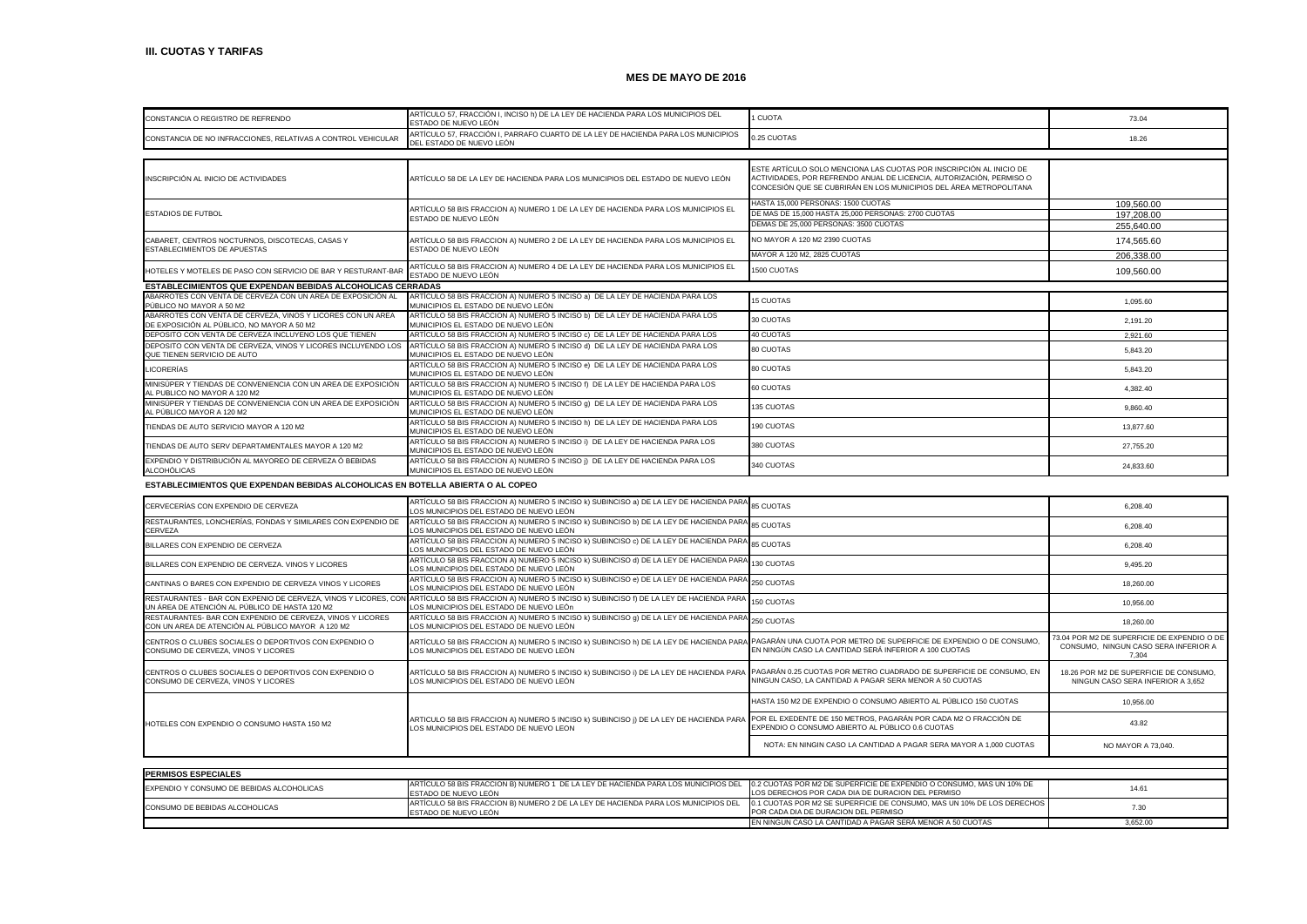| <b>REVISION, INSPECCION Y SERVICIO</b>                                                      |                                                                                                                            |                                                                                                                                                                                                                 |                                             |
|---------------------------------------------------------------------------------------------|----------------------------------------------------------------------------------------------------------------------------|-----------------------------------------------------------------------------------------------------------------------------------------------------------------------------------------------------------------|---------------------------------------------|
| SERVICIO DE EXAMEN MEDICO DE PERICIA PARA AUTORIZACIÓN DE<br><b>ICENCIA DE MANEJO</b>       | ARTÍCULO 62 FRACCIÓN I DE LA LEY DE HACIENDA PARA LOS MUNICIPIOS DEL ESTADO DE<br>NUEVO LEÓN                               | 2 CUOTAS                                                                                                                                                                                                        | 146.08                                      |
| PERMISO PARA TRANSITAR SIN PLACAS                                                           | ARTÍCULO 62 FRACCIÓN I, PÁRRAFO SEGUNDO DE LA LEY DE HACIENDA PARA LOS MUNICIPIOS<br>DEL ESTADO DE NUEVO LEÓN              | 6 CUOTAS                                                                                                                                                                                                        | 438.24                                      |
| LICENCIA PARA ESTACIONAMIENTO CARGA Y DESCARGA                                              | ARTÍCULO 62 FRACCIÓN I, PÁRRAFO CUARTO DE LA LEY DE HACIENDA PARA LOS MUNICIPIOS<br>DEL ESTADO DE NUEVO LEÓN               | 5 CUOTAS                                                                                                                                                                                                        | 365.20                                      |
| REVISIÓN DE ISAI                                                                            | ARTÍCULO 62 FRACCIÓN IV DE LA LEY DE HACIENDA PARA LOS MUNICIPIOS DEL ESTADO DE<br>NUEVO LEÓN                              | 10 CUOTAS POR CADA INMUEBLE CUANDO NO EXISTA CANTIDAD A PAGAR POR<br>CONCEPTO DEL ISAI                                                                                                                          | 730.40                                      |
| INSPECCIÓN DE COMERCIO AMBULANTE                                                            | ARTÍCULO 62, FRACCIÓN II DE LA LEY DE HACIENDA PARA LOS MUNICIPIOS DEL ESTADO DE<br>NUEVO LEÓN                             | DE \$20 A \$70 POR INSPECCIONES QUE PREVIENEN LOS REGLAMENTOS A NIVEL<br><b>MUNICIPAL</b>                                                                                                                       | \$20 Y \$70                                 |
| INTERVENCION DE DIV. Y ESPECT. PUB.                                                         | ARTÍCULO 31 BIS, FRACCION I, INCISO d) y ARTÍCULO 63 DE LA LEY DE HACIENDA PARA LOS<br>MUNICIPIOS DEL ESTADO DE NUEVO LEÓN | EN RAZÓN A SU COSTO                                                                                                                                                                                             | SEGÚN SEA EL CASO                           |
| INSPECCION DE ECOLOGIA                                                                      | ARTICULO 63 DE LA LEY DE HACIENDA ARA LOS MUNICIPIOS DEL ESTADO DE NUEVO LEON                                              | EN RAZÓN A SU COSTO                                                                                                                                                                                             | SEGÚN SEA EL CASO                           |
| SERVICIOS SANITARIOS QUE PRESTE EL MUNICIPIO                                                |                                                                                                                            |                                                                                                                                                                                                                 |                                             |
| MANTENER ANIMALES EN OBSERVACIÓN                                                            | ART ÍCULO 62, FRACCIÓN VI, INCISO a) DE LA LEY DE HACIENDA PARA LOS MUNICIPIOS DEL<br>ESTADO DE NUEVO LEÓN                 | 0.50 CUOTAS                                                                                                                                                                                                     | 36.52                                       |
| RECOGER ANIMALES DOMÉSTICOS ENFERMOS                                                        | ARTÍCULO 62, FRACCIÓN VI INCISO b) DE LA LEY DE HACIENDA PARA LOS MUNICIPIOS DEL<br>ESTADO DE NUEVO LEÓN                   | 0.50 CUOTAS                                                                                                                                                                                                     | 36.52                                       |
| <b>EXPEDICION DE LICENCIAS</b>                                                              |                                                                                                                            |                                                                                                                                                                                                                 |                                             |
|                                                                                             | ARTÍCULO 64, FRACCIÓN V, PÁRRAFO PRIMERO DE LA LEY DE HACIENDA PARA LOS MUNICIPIOS<br>DEL ESTADO DE NUEVO LEÓN             | POR LICENCIA Y MEDIO DE IDENTIFICACIÓN POR M2 DE EXPOSICIÓN, 2.5 CUOTAS                                                                                                                                         | 182.60                                      |
| LICENCIA DE ANUNCIOS                                                                        | ARTÍCULO 64, FRACCIÓN V, PÁRRAFO SEGUNDO DE LA LEY DE HACIENDA PARA LOS MUNICIPIOS<br>DEL ESTADO DE NUEVO LEÓN             | ANUNCIOS CUYA SUPERFICIE DE EXPOSICIÓN ESTE COMPUESTA DE ELEMENTOS<br>ELECTRÓNICOS, EL MONTO MÁXIMO SERÁ DE 75 CUOTAS                                                                                           | 5,478.00                                    |
| LICENCIA DE ANUNCIOS EN VIA PUBLICA                                                         | ARTÍCULO 64, FRACCIÓN V, PÁRRAFO SEXTO DE LA LEY DE HACIENDA PARA LOS MUNICIPIOS<br>DEL ESTADO DE NUEVO LEÓN               | 0.4 CUOTAS POR METROS CUADRADO DE EXPOSICION POR DIA                                                                                                                                                            | 29.22                                       |
| <b>LIMPIEZA DE LOTES BALDIOS</b>                                                            |                                                                                                                            |                                                                                                                                                                                                                 |                                             |
|                                                                                             | ARTÍCULO 65, INCISO a) DE LA LEY DE HACIENDA PARA LOS MUNICIPIOS DEL ESTADO DE NUEVO<br>I FÓN                              | PREDIOS CON SUPERFICIE HASTA 1,000 M2 0.30 CUOTAS                                                                                                                                                               | 21.91                                       |
| LIMPIEZA DE LOTES BALDÍOS                                                                   | ARTÍCULO 65 INCISO b) DE LA LEY DE HACIENDA PARA LOS MUNICIPIOS DEL ESTADO DE NUEVO<br>LEÓN                                | POR EL EXCEDENTE DE 1.000 M2, POR CADA M2 EXCEDENTE 0.26 CUOTAS                                                                                                                                                 | 18.99                                       |
|                                                                                             | ARTÍCULO 65, PÁRRAFO SEPTIMO DE LA LEY DE HACIENDA PARA LOS MUNICIPIOS DEL ESTADO<br>DE NUEVO LEÓN                         | POR SERVICIO DE RECOLECCIÓN, TRASLADO Y DISPOSICIÓN FINAL DE LA BASURA<br>PRODUCTO DE LA LIMPIEZA A SOLICITUD DEL PROPIETARIO DEL PREDIO, EL COSTO<br>SERÁ DE 6 CUOTAS POR M3 O FRACCIÓN DE MATERIA RECOLECTADA | 438.24                                      |
| LIMPIEZA Y RECOLECCION DE DESECHOS INDUSTRIALES Y COMERCIALES                               |                                                                                                                            |                                                                                                                                                                                                                 |                                             |
|                                                                                             | ARTÍCULO 65 BIS INCISO a) DE LA LEY DE HACIENDA PARA LOS MUNICIPIOS DEL ESTADO DE<br>NUEVO LEÓN                            | INMUEBLES QUE GENEREN HASTA 5 KG. DIARIOS, 2 CUOTAS                                                                                                                                                             | 146.08                                      |
|                                                                                             | ARTÍCULO 65 BIS INCISO b) DE LA LEY DE HACIENDA PARA LOS MUNICIPIOS DEL ESTADO DE<br>NUEVO LEÓN                            | INMUEBLES QUE GENEREN MÁS DE 5 KG. Y HASTA 10 KG DIARIOS, 4 CUOTAS                                                                                                                                              | 292.16                                      |
|                                                                                             | ARTÍCULO 65 BIS INCISO c) DE LA LEY DE HACIENDA PARA LOS MUNICIPIOS DEL ESTADO DE<br>NUEVO LEÓN                            | INMUEBLES QUE GENEREN MÁS DE 10 KG. Y HASTA 25 KG. DIARIOS, 6 CUOTAS                                                                                                                                            | 438.24                                      |
| SERVICIO DE LIMPIA DE DESECHOS INDUSTRIALES Y COMERCIALES                                   | ARTÍCULO 65 BIS INCISO d) DE LA LEY DE HACIENDA PARA LOS MUNICIPIOS DEL ESTADO DE<br>NUEVO LEÓN                            | INMUEBLES QUE GENEREN MÁS DE 25 KG. Y HASTA 50 KG. DIARIOS, 14 CUOTAS                                                                                                                                           | 1,022.56                                    |
|                                                                                             | ARTÍCULO 65 BIS INCISO e) DE LA LEY DE HACIENDA PARA LOS MUNICIPIOS DEL ESTADO DE<br>NUEVO LEÓN                            | INMUEBLES QUE GENEREN MÁS DE 50 KG. Y HASTA 100 KG. DIARIOS, 25 CUOTAS                                                                                                                                          | 1,826.00                                    |
|                                                                                             | ARTÍCULO 65 BIS INCISO f) DE LA LEY DE HACIENDA PARA LOS MUNICIPIOS DEL ESTADO DE<br>NUEVO LEÓN                            | INMUEBLES QUE GENEREN MÁS DE 100 KG. Y HASTA 200 KG. DIARIOS, 48 CUOTAS                                                                                                                                         | 3,505.92                                    |
|                                                                                             | ARTÍCULO 65 BIS INCISO g) DE LA LEY DE HACIENDA PARA LOS MUNICIPIOS DEL ESTADO DE<br>NUEVO LEÓN                            | INMUEBLES QUE GENEREN MÁS DE 200 KG. Ó EL EQUIVALENTE A TRES M3 DIARIOS<br>EL COBRO SERÁ DE 48 CUOTAS MÁS 0.50 CUOTAS POR CADA 5KG. ADICIONALES                                                                 | 3,505.92 MÁS 36.52 POR CADA 5KG ADICIONALES |
| OCUPACION DE LA VIA PUBLICA                                                                 |                                                                                                                            |                                                                                                                                                                                                                 |                                             |
| OCUPAR LA VÍA PUBLICA CON INSTALACIONES FIJAS O SEMIFIJAS                                   | ARTÍCULO 65 BIS-1, FRACCIÓN I DE LA LEY DE HACIENDA PARA LOS MUNCICPIOS DEL ESTADO<br>DE NUEVO LEÓN                        | 0.016 CUOTAS DIARIAS                                                                                                                                                                                            | 1.17                                        |
| SITIOS DE AUTOMÓVILES                                                                       | ARTÍCULO 65 BIS-1, FRACCIÓN II DE LA LEY DE HACIENDA PARA LOS MUNICIPIOS DEL ESTADO<br>DE NUEVO LEON                       | 5 CUOTAS POR TRIMESTRE                                                                                                                                                                                          | 365.20                                      |
| CAJONES ESTACIONAMIENTO COMERCIAL                                                           | ARTÍCULO 65 BIS-1, FRACCIÓN III INCISO a) DE LA LEY DE HACIENDA PARA LOS MUNICIPIOS DEL<br>ESTADO DE NUEVO LEÓN            | 5 CUOTAS POR M2                                                                                                                                                                                                 | 365.20                                      |
| CAJONES ESTACIONAMIENTO PARTICULAR                                                          | ARTÍCULO 65 BIS-1, FRACCIÓN III INCISO b) DE LA LEY DE HACIENDA PARA LOS MUNICIPIOS DEL<br>ESTADO DE NUEVO LEÓN            | 1.5 CUOTAS POR M2                                                                                                                                                                                               | 109.56                                      |
| RECOLECCIÓN DE PARQUÍMETROS                                                                 | ARTÍCULO 65 BIS-1, FRACCIÓN IV, PÁRRAFO PRIMERO DE LA LEY DE HACIENDA PARA LOS<br>MUNICIPIOS DEL ESTADO DE NUEVO LEÓN      | \$2.50 POR HORA                                                                                                                                                                                                 | \$2.50 POR HORA                             |
| <b>MERCADOS AMBULANTES</b>                                                                  | ARTÍCULO 65 BIS-1, FRACCIÓN I DE LA LEY DE HACIENDA PARA LOS MUNCICPIOS DEL ESTADO<br>DE NUEVO LEÓN                        | 0.016 CUOTAS DIARIAS POR M2 COMPLETO O FRACCION                                                                                                                                                                 | 1.17                                        |
| OTRAS OCUPACIONES DE LA VIA PUBLICA                                                         | ARTÍCULO 65 BIS-1, FRACCIÓN I, PÁRRAFO SEGUNDO DE LA LEY DE HACIENDA PARA LOS<br>MUNCIPIOS DEL ESTADO DE NUEVO LEON        | 0.081 CUOTAS DIARIAS POR METRO CUADRADO                                                                                                                                                                         | 5.92                                        |
| CONTRIBUCIONES POR NUEVOS FRACCIONAMIENTOS, EDIFICACIONES, RELOTIFICACIONES Y SUBDIVISIONES |                                                                                                                            |                                                                                                                                                                                                                 |                                             |
| PAGO DEL 7 %                                                                                | ARTICULO 65 BIS 2 DE LA LEY DE HACIENDA PARA LOS MUNICIPIOS DEL ESTADO DE NUEVO<br>LEON                                    | SEGÚN SEA EL CASO                                                                                                                                                                                               | SEGÚN SEA EL CASO                           |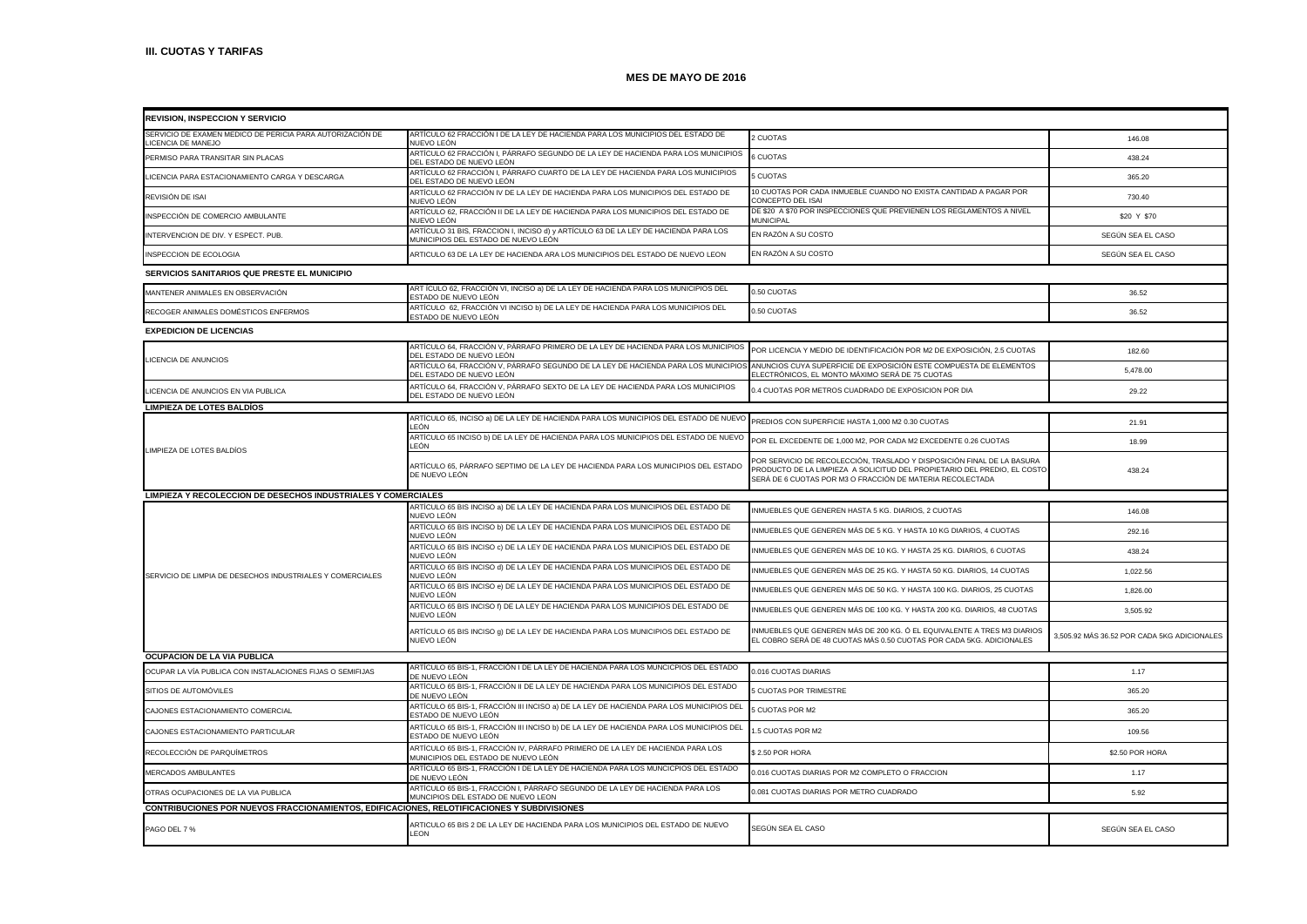| PAGO DEL ARTICULO 151 FRACC II                  | ARTICULO 65 BIS 2 DE LA LEY DE HACIENDA PARA LOS MUNICIPIOS DEL ESTADO DE NUEVO<br><b>LEON</b>                                                                                                                                                | CEDER SUELO AL MUNICIPIO PARA DESTINOS A RAZÓN DEL 17% -DIECISIETE DEL<br>ÁREA VENDIBLE Ó 22 -VEINTIDÓS METROS CUADRADOS POR UNIDAD DE VIVIENDA<br>O LO QUE RESULTE MAYOR. LOS USOS COMPLEMENTARIOS NO HABITACIONALES<br>CEDERÁN EL 7% - SIETE DEL ÁREA VENDIBLE CORRESPONDIENTE | SEGÚN SEA EL CASO |
|-------------------------------------------------|-----------------------------------------------------------------------------------------------------------------------------------------------------------------------------------------------------------------------------------------------|----------------------------------------------------------------------------------------------------------------------------------------------------------------------------------------------------------------------------------------------------------------------------------|-------------------|
| <b>OTROS INGRESOS</b><br>OTROS INGRESOS         | ARTICULO 63 PARRAFO SEGUNDO DE LA LEY DE HACIENDA PARA LOS MUNICIPIOS DEL ESTADO                                                                                                                                                              | SEGÚN SEA EL CASO                                                                                                                                                                                                                                                                | SEGÚN SEA EL CASO |
| <b>DIVERSOS</b>                                 | <b>DE NUEVO LEON</b>                                                                                                                                                                                                                          |                                                                                                                                                                                                                                                                                  |                   |
| <b>DIVERSOS</b>                                 | ARTICULO 63 PARRAFO SEGUNDO DE LA LEY DE HACIENDA PARA LOS MUNICIPIOS DEL ESTADO<br>DE NUEVO LEON                                                                                                                                             | SEGÚN SEA EL CASO                                                                                                                                                                                                                                                                | SEGÚN SEA EL CASO |
|                                                 |                                                                                                                                                                                                                                               |                                                                                                                                                                                                                                                                                  |                   |
|                                                 | 3.- PRODUCTOS                                                                                                                                                                                                                                 |                                                                                                                                                                                                                                                                                  |                   |
| <b>CONCEPTO Y DESCRIPCION</b>                   | <b>FUNDAMENTO JURÍDICO</b>                                                                                                                                                                                                                    | <b>CUOTA QUE CORRESPONDE</b>                                                                                                                                                                                                                                                     | <b>CANTIDAD</b>   |
| <b>EXPLOTACION</b>                              |                                                                                                                                                                                                                                               |                                                                                                                                                                                                                                                                                  |                   |
| <b>CUOTAS DIF GUARDERIAS</b>                    | ARTICULO 66, FRACCION I DE LA LEY DE HACIENDA PARA LOS MUNICIPIOS DEL ESTADO DE<br>NUEVO LEON                                                                                                                                                 | SEGÚN SEA EL CASO                                                                                                                                                                                                                                                                | SEGÚN SEA EL CASO |
|                                                 | <b>4.- APROVECHAMIENTOS</b>                                                                                                                                                                                                                   |                                                                                                                                                                                                                                                                                  |                   |
| <b>CONCEPTO Y DESCRIPCION</b>                   | <b>FUNDAMENTO JURÍDICO</b>                                                                                                                                                                                                                    | <b>CUOTA QUE CORRESPONDE</b>                                                                                                                                                                                                                                                     | <b>CANTIDAD</b>   |
| <b>MULTAS</b>                                   |                                                                                                                                                                                                                                               |                                                                                                                                                                                                                                                                                  |                   |
| MULTAS DE TRANSITO                              | ARTICULO 67, FRACCION I Y ARTICULO 69 DE LA LEY DE HACIENDA PARA LOS MUNICIPIOS DEL<br>ESTADO DE NUEVO LEON Y ARTICULO 136, FRACCION V, 137, 138, 139, 140 Y 145 DEL<br>REGLAMENTO DE TRANSITO Y VIALIDAD DEL MUNICIPIO DE GARCIA, NUEVO LEON | DE ACUERDO AL TABULADOR Y DEMAS PRECEPTOS QUE ESTABLECE EL<br>REGLAMENTO DE TRANSITO Y VIALIDAD DEL MUNCIPIO DE GARCIA, NUEVO LEON                                                                                                                                               | SEGÚN SEA EL CASO |
| MULTAS DE POLICIA                               | ARTICULO 67, FRACCION I Y ARTICULO 69 DE LA LEY DE HACIENDA PARA LOS MUNICIPIOS DEL<br>ESTADO DE NUEVO LEON                                                                                                                                   | DE ACUERDO A TABULADOR                                                                                                                                                                                                                                                           | SEGÚN SEA EL CASO |
| MULTAS DE OBRAS PUBLICAS                        | ARTICULO 67 FRACCION I Y ARTICULO 69 DE LA LEY DE HACIENDA PARA LOS MUNICIPIOS DEL<br><b>ESTADO DE NUEVO LEON</b>                                                                                                                             | DE ACUERDO A TABULADOR                                                                                                                                                                                                                                                           | SEGÚN SEA EL CASO |
| MULTAS DE COMERCIO Y ESPECTACULOS               | ARTICULO 67 FRACCION I Y ARTICULO 69 DE LA LEY DE HACIENDA PARA LOS MUNICIPIOS DEL<br><b>ESTADO DE NUEVO LEON</b>                                                                                                                             | DE ACUERDO A TABULADOR                                                                                                                                                                                                                                                           | SEGÚN SEA EL CASO |
| MULTAS DE LOTES BALDIOS                         | ARTICULO 67 FRACCION I Y ARTICULO 69 DE LA LEY DE HACIENDA PARA LOS MUNICIPIOS DEL<br>ESTADO DE NUEVO LEON                                                                                                                                    | DE ACUERDO A TABULADOR                                                                                                                                                                                                                                                           | SEGÚN SEA EL CASO |
| MULTA DE ISAI                                   | ARTICULO 67 FRACCION I Y ARTICULO 69 DE LA LEY DE HACIENDA PARA LOS MUNICIPIOS DEL<br>ESTADO DE NUEVO LEON                                                                                                                                    | DE ACUERDO A TABULADOR                                                                                                                                                                                                                                                           | SEGÚN SEA EL CASO |
| MULTAS DE ECOLOGIA                              | ARTICULO 67 FRACCION I Y ARTICULO 69 DE LA LEY DE HACIENDA PARA LOS MUNICIPIOS DEL<br>ESTADO DE NUEVO LEON                                                                                                                                    | DE ACUERDO A TABULADOR                                                                                                                                                                                                                                                           | SEGÚN SEA EL CASO |
| MULTAS PROTECCION CIVIL                         | ARTICULO 67 FRACCION I Y ARTICULO 69 DE LA LEY DE HACIENDA PARA LOS MUNICIPIOS DEL<br>ESTADO DE NUEVO LEON                                                                                                                                    | DE ACUERDO A TABULADOR                                                                                                                                                                                                                                                           | SEGÚN SEA EL CASO |
| MULTAS DE LIMPIA                                | ARTICULO 67 FRACCION I Y ARTICULO 69 DE LA LEY DE HACIENDA PARA LOS MUNICIPIOS DEL<br>ESTADO DE NUEVO LEON                                                                                                                                    | DE ACUERDO A TABULADOR                                                                                                                                                                                                                                                           | SEGÚN SEA EL CASO |
| <b>ACCESORIOS Y REZAGOS</b>                     | ARTICULO 67, FRACCION III DE LA LEY DE HACIENDA PARA LOS MUNICIPIOS DEL ESTADO DE                                                                                                                                                             |                                                                                                                                                                                                                                                                                  |                   |
| RECARGOS DE IMPUESTO PREDIAL                    | NUEVO LEON, Y LEY DE INGRESOS PARA LOS MUNICIPIOS PARA EL AÑO 2016, ART. TERCERO Y<br>CUARTO                                                                                                                                                  | AL PRESENTARSE ESPONTANEAMENTE EL 1% Y AL SER REQUERIDO EL 1.2% POR<br>CADA MES O FRACCION QUE SE RETARDE EL PAGO                                                                                                                                                                | SEGÚN SEA EL CASO |
| RECARGOS DE ADQUISICION DE INMUEBLES            | ARTICULO 67 , FRACCION III DE LA LEY DE HACIENDA PARA LOS MUNICIPIOS DEL ESTADO DE<br>NUEVO LEON, Y LEY DE INGRESOS PARA LOS MUNICIPIOS PARA EL AÑO 2016, ART. TERCERO `                                                                      | AL PRESENTARSE ESPONTANEAMENTE EL 1% Y AL SER REQUERIDO EL 1.2% POR<br>CADA MES O FRACCION QUE SE RETARDE EL PAGO                                                                                                                                                                | SEGÚN SEA EL CASO |
| RECARGOS DE DERECHOS                            | ARTICULO 67 , FRACCION III DE LA LEY DE HACIENDA PARA LOS MUNICIPIOS DEL ESTADO DE<br>NUEVO LEON, Y LEY DE INGRESOS PARA LOS MUNICIPIOS PARA EL AÑO 2016, ART. TERCERO Y                                                                      | AL PRESENTARSE ESPONTANEAMENTE EL 1% Y AL SER REQUERIDO EL 1.2% POR<br>CADA MES O FRACCION QUE SE RETARDE EL PAGO                                                                                                                                                                | SEGÚN SEA EL CASO |
| RECARGOS DE APROVECHAMIENTO                     | ARTICULO 67 , FRACCION III DE LA LEY DE HACIENDA PARA LOS MUNICIPIOS DEL ESTADO DE<br>NUEVO LEON, Y LEY DE INGRESOS PARA LOS MUNICIPIOS PARA EL AÑO 2016, ART. TERCERO Y                                                                      | AL PRESENTARSE ESPONTANEAMENTE EL 1% Y AL SER REQUERIDO EL 1.2% POR<br>CADA MES O FRACCION QUE SE RETARDE EL PAGO                                                                                                                                                                | SEGÚN SEA EL CASO |
| GASTOS DE EJECUCION DE IMPUESTO PREDIAL         | ARTICULO 67 , FRACCION III DE LA LEY DE HACIENDA PARA LOS MUNICIPIOS DEL ESTADO DE<br>NUEVO LEON, ART. 145 DEL CODIGO FISCAL CAP. 3                                                                                                           | 10% DEL CREDITO FISCAL SIN EXCEDER 1 SALARIO MINIMO ELEVADO A DOS AÑOS                                                                                                                                                                                                           | SEGÚN SEA EL CASO |
| GASTOS DE EJECUCION DE ADQUISICION DE INMUEBLES | ARTICULO 67, FRACCION III DE LA LEY DE HACIENDA PARA LOS MUNICIPIOS DEL ESTADO DE<br>NUEVO LEON, ART. 145 DEL CODIGO FISCAL CAP. 3                                                                                                            | 10% DEL CREDITO FISCAL SIN EXCEDER 1 SALARIO MINIMO ELEVADO A DOS AÑOS                                                                                                                                                                                                           | SEGÚN SEA EL CASO |
| <b>GASTOS DE DERECHOS</b>                       | ARTICULO 67 , FRACCION III DE LA LEY DE HACIENDA PARA LOS MUNICIPIOS DEL ESTADO DE<br>NUEVO LEON, Y LEY DE INGRESOS PARA LOS MUNICIPIOS PARA EL AÑO 2016, ART. TERCERO Y<br><b>CUARTO</b>                                                     | AL PRESENTARSE ESPONTANEAMENTE EL 1% Y AL SER REQUERIDO EL 1.2% POR<br>CADA MES O FRACCION QUE SE RETARDE EL PAGO                                                                                                                                                                | SEGÚN SEA EL CASO |
| GASTOS DE APROVECHAMIENTO                       | ARTICULO 67, FRACCION III DE LA LEY DE HACIENDA PARA LOS MUNICIPIOS DEL ESTADO DE<br>NUEVO LEON, Y LEY DE INGRESOS PARA LOS MUNICIPIOS PARA EL AÑO 2016, ART. TERCERO Y                                                                       | AL PRESENTARSE ESPONTANEAMENTE EL 1% Y AL SER REQUERIDO EL 1.2% POR<br>CADA MES O FRACCION QUE SE RETARDE EL PAGO                                                                                                                                                                | SEGÚN SEA EL CASO |
| SANCION DE IMPUESTO PREDIAL                     | ARTICULO 67, FRACCION III DE LA LEY DE HACIENDA PARA LOS MUNICIPIOS DEL ESTADO DE<br>NUEVO LEON Y CODIGO FISCAL ART 22                                                                                                                        | SEGÚN SEA EL CASO                                                                                                                                                                                                                                                                | SEGÚN SEA EL CASO |
| SANCION DE ADQUISICION DE INMUEBLES             | ARTICULO 67 , FRACCION III DE LA LEY DE HACIENDA PARA LOS MUNICIPIOS DEL ESTADO DE<br>NUEVO LEON Y CODIGO FISCAL ART 22                                                                                                                       | SEGÚN SEA EL CASO                                                                                                                                                                                                                                                                | SEGÚN SEA EL CASO |
| SANCION DE DERECHOS                             | ARTICULO 67 , FRACCION III DE LA LEY DE HACIENDA PARA LOS MUNICIPIOS DEL ESTADO DE<br>NUEVO LEON Y CODIGO FISCAL ART 22                                                                                                                       | SEGÚN SEA EL CASO                                                                                                                                                                                                                                                                | SEGÚN SEA EL CASO |